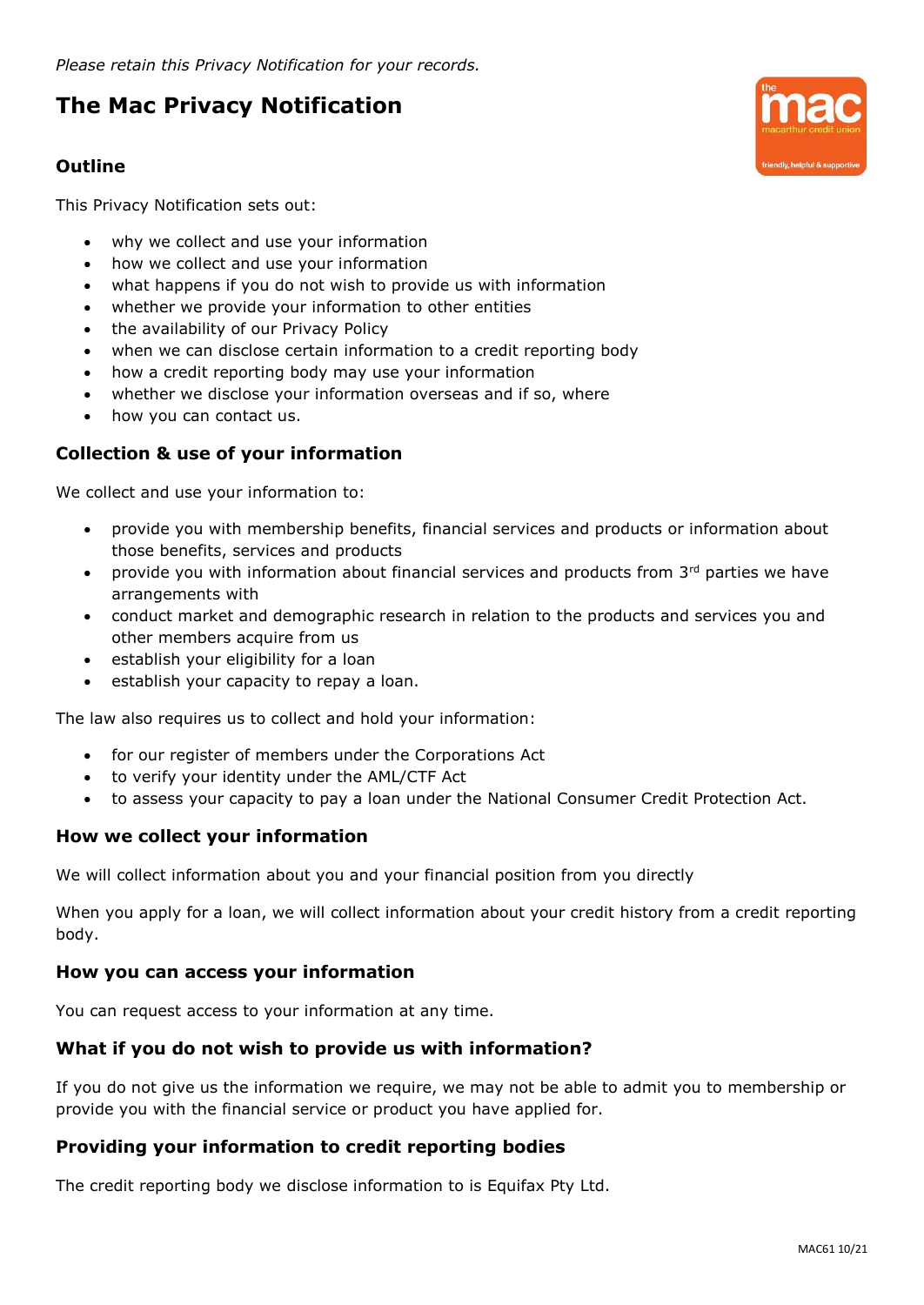If you do not make your repayments when they fall due or commit a serious credit infringement, we may disclose this to Equifax. Any information we provide to Equifax will be included in reports provided to credit providers to help them to assess your creditworthiness.

You can ask Equifax not to use your information for pre-screening of direct marketing by a credit provider. You can also ask them not to use or disclose your information if you reasonably believe that you have been or are likely to be a victim of fraud.

Equifax's policy on the management of information is available at www.equifax.com.au. You can contact Equifax via their website.

## **Providing your information to other entities**

We disclose your information to other entities. We can disclose your information to:

- entities that verify identity
- providers of payment and card services, when you make a transaction using a payment service or a card
- lawyers, conveyancers, accountants, brokers and agents who represent you
- contractors for statement printing and mail out, card and cheque production, market research or direct marketing
- affiliated product and service suppliers to provide information to you about their services and products
- credit reporting bodies and other financial institutions that have previously lent to you
- persons you use as referees
- for property loans property valuers and insurers
- mortgage documentation service
- trustee and manager of securitised loan programs
- any proposed guarantor of a loan
- debt collection agencies, lawyers, process servers
- our auditors.

We will also disclose your information to law enforcement and government agencies as required by law.

## **Our Privacy Policy**

Our Privacy Policy is available at www.themaccu.com.au. The Policy contains information about:

- how you can access your information
- how you can seek correction of your information
- how you make a complaint and how we will deal with it
- in what overseas countries we are likely to disclose your information.

#### **Disclosure to overseas recipients**

We do not currently disclose your information to overseas recipients.

### **How to contact us**

| In Person:           |                 | Camden 52B Argyle Street<br>Tahmoor 7/117 Remembrance Drive | Picton    | 109-111 Argyle Street  |
|----------------------|-----------------|-------------------------------------------------------------|-----------|------------------------|
| Write to us: The Mac | PO Box 121      |                                                             |           | Phone us: 1300 622 278 |
|                      | CAMDEN NSW 2570 |                                                             | Email us: | mail@themacc.com.au    |